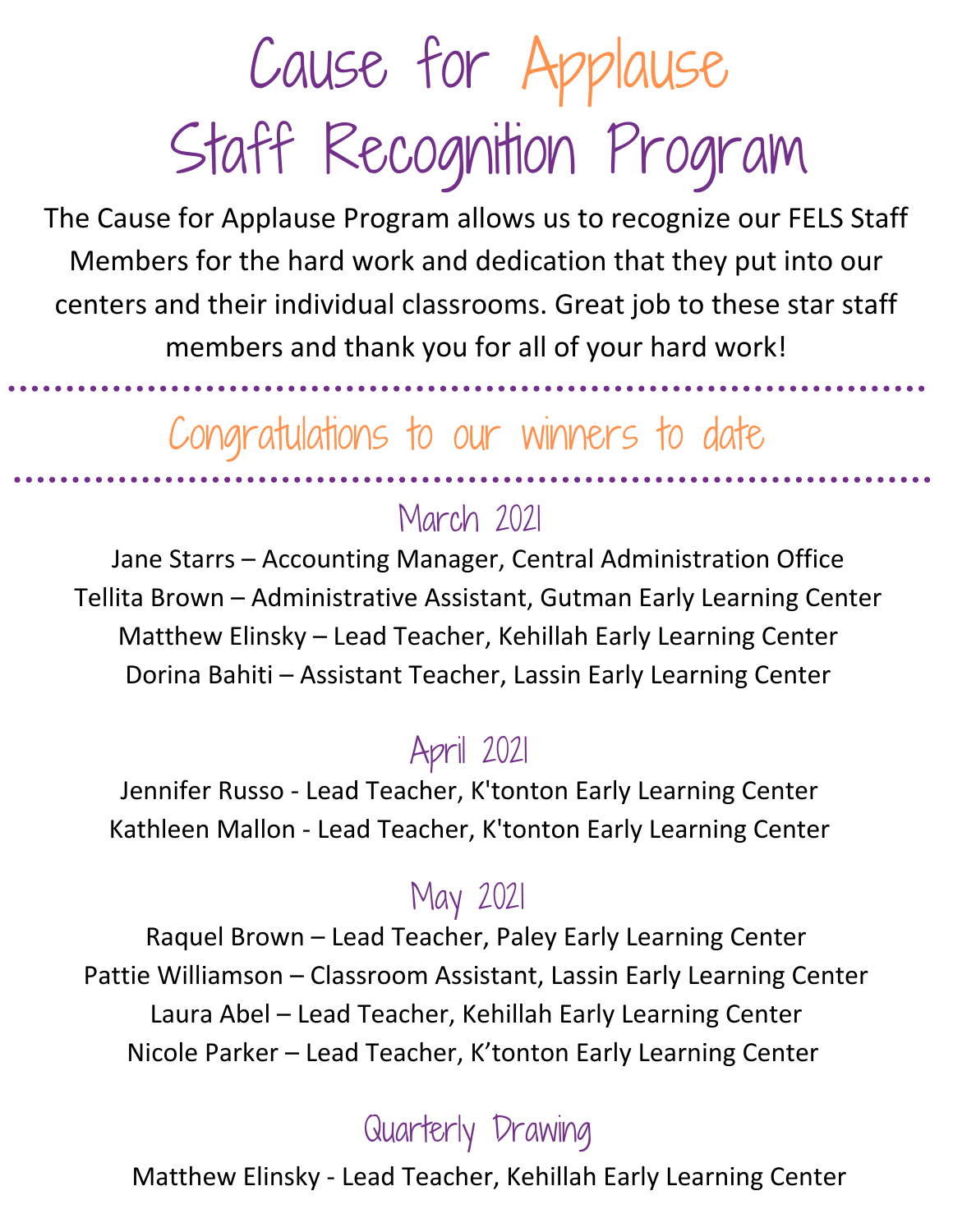The Cause for Applause Program allows us to recognize our FELS Staff Members for the hard work and dedication that they put into our centers and their individual classrooms. Great job to these star staff members and thank you for all of your hard work!

Congratulations to our winners to date

### September 2021 - Perfect Attendance

Ilham Ali Nicole Masih Sonila Pasho Amy Perillo Selena Scalise Debra Ungar Iris Ivonne Lanzo Felicita Beideman Mehreen Bhatti Donnatta Booker Robyn Daniels Yoline Dufresne Irene Kornet Rachel Vargas Allison Fry Kimberly Hamilton Monica White

Paley Early Learning Center Gutman Early Learning Center Joan Atkins Adriana Clarke Dana Russ Nadirah White Emily Estilow Robin Long Karina Salinas Kaela Williams Wanda Cherry Brenna Powell Chava Silver Kerry Young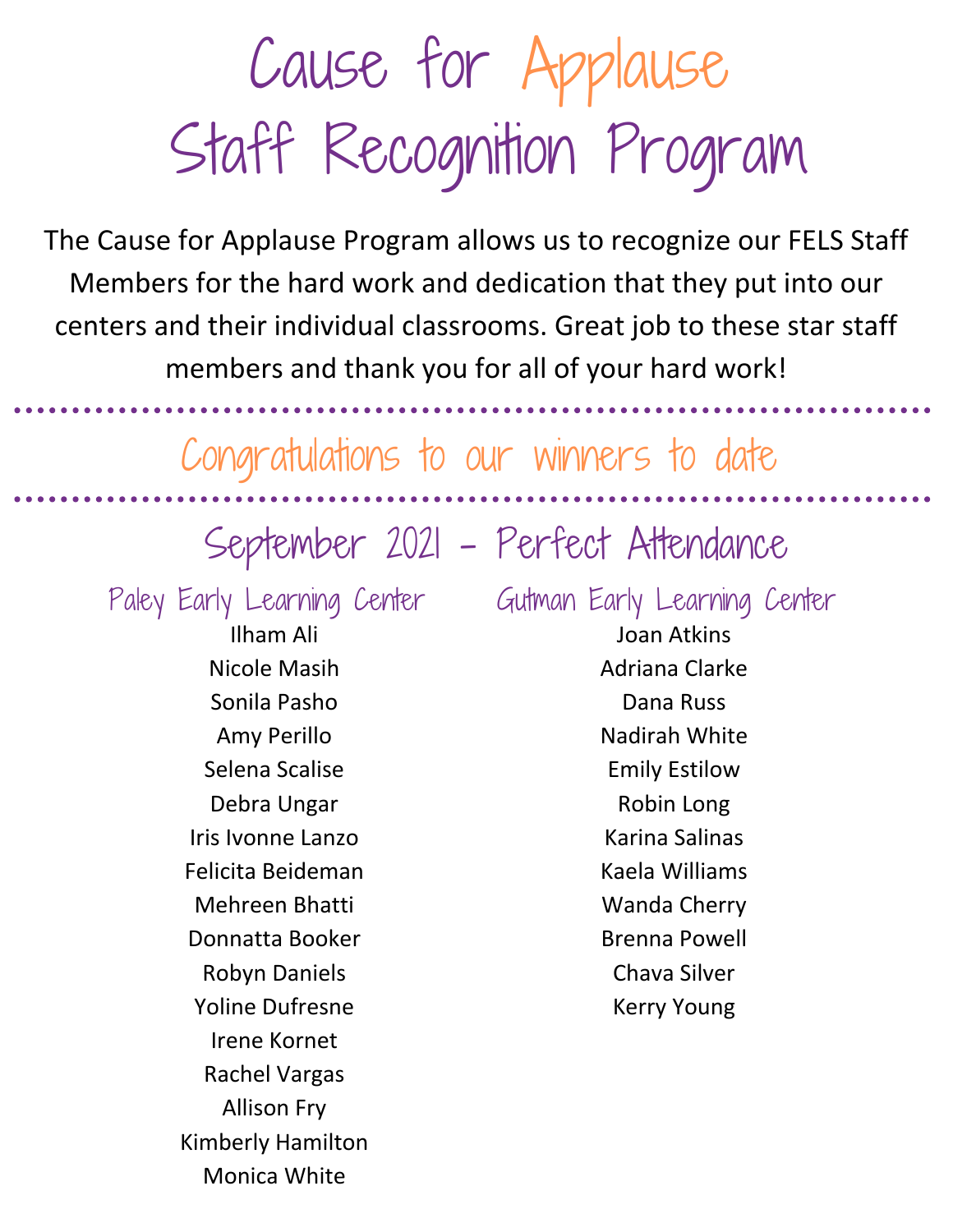The Cause for Applause Program allows us to recognize our FELS Staff Members for the hard work and dedication that they put into our centers and their individual classrooms. Great job to these star staff members and thank you for all of your hard work!

Congratulations to our winners to date

September 2021 - Perfect Attendance

Lassin Early Learning Center

Anna Adams Felicia Hawkins Madinatou Sule Maneha Bhatti Engjellushe Hoxha Crystal Townsend Pervin Bukovalli Shaima Lanier Patricia Williamson Kehillah Early Learning Center

Laura Abel Maryanne Libertz Shakirah Brown Khadidja Meflah Natasha Kitt- Icaro Angela- Shaw Halperin K'tonton Early Learning Center

> Kathleen Mallon Sarah Schneider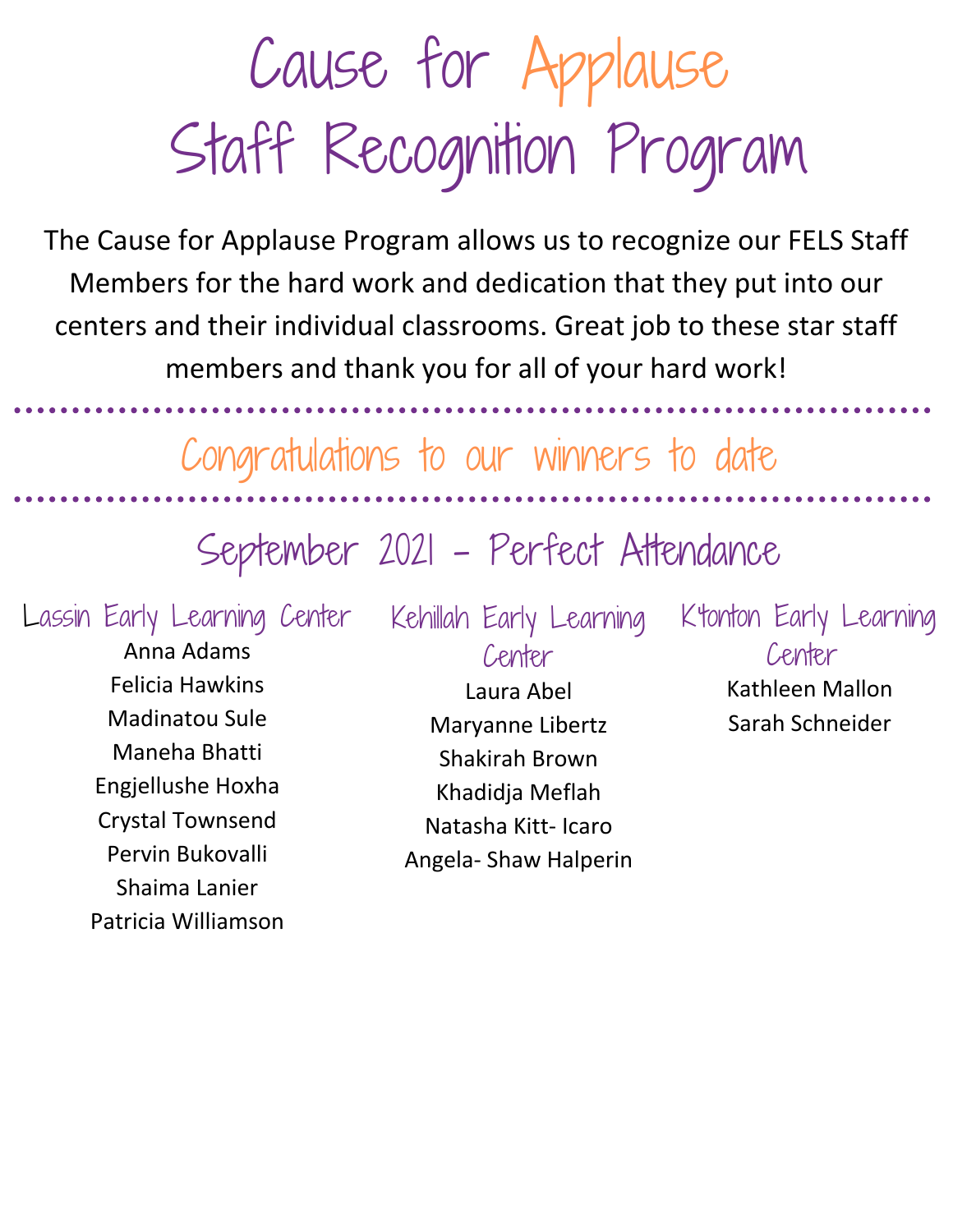The Cause for Applause Program allows us to recognize our FELS Staff Members for the hard work and dedication that they put into our centers and their individual classrooms. Great job to these star staff members and thank you for all of your hard work!

Congratulations to our winners to date

October 2021 - Ace of Initiative

Rebecca Jones - Assistant Director, Paley Early Learning Center

Valerie Killian - Lead Teacher, Lassin Early Learning Center

Joan Atkins - Assistant Teacher, Gutman Early Learning Center

Kathleen Mallon - Lead Teacher, K'tonton Early Learning Center Coralie Colon - Office Administrator, K'tonton Early Learning Center Renee Cooper - Lead Teacher, K'tonton Early Learning Center

Niana Milburn - Lead Teacher, Kehillah Early Learning Center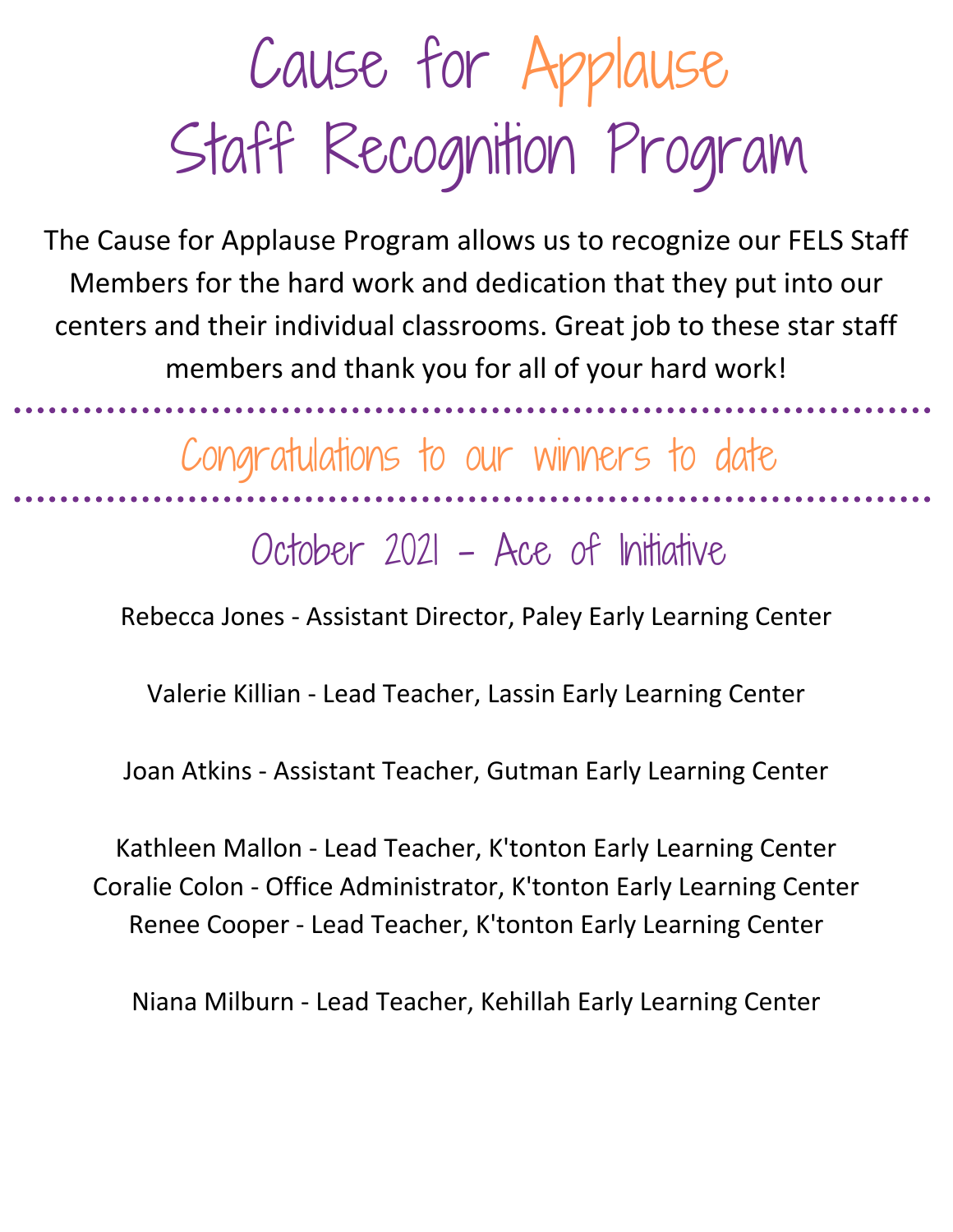The Cause for Applause Program allows us to recognize our FELS Staff Members for the hard work and dedication that they put into our centers and their individual classrooms. Great job to these star staff members and thank you for all of your hard work!

Congratulations to our winners to date

November 2021 - Attitude of Gratitude

Emily Estilow, Assistant Teacher, Gutman Early Learning Center Wanda Cherry, Assistant Teacher, Gutman Early Learning Center

Laura DuBois, Center Director, Kehillah Early Learning Center

Coralie Colon, Office Administrator, K'tonton Early Learning Center

Veronica Godboldt, Center Director, Lassin Early Learning Center

Allison Fry, Lead Teacher, Paley Early Learning Center Ryan Schriver, Office Manager, Paley Early Learning Center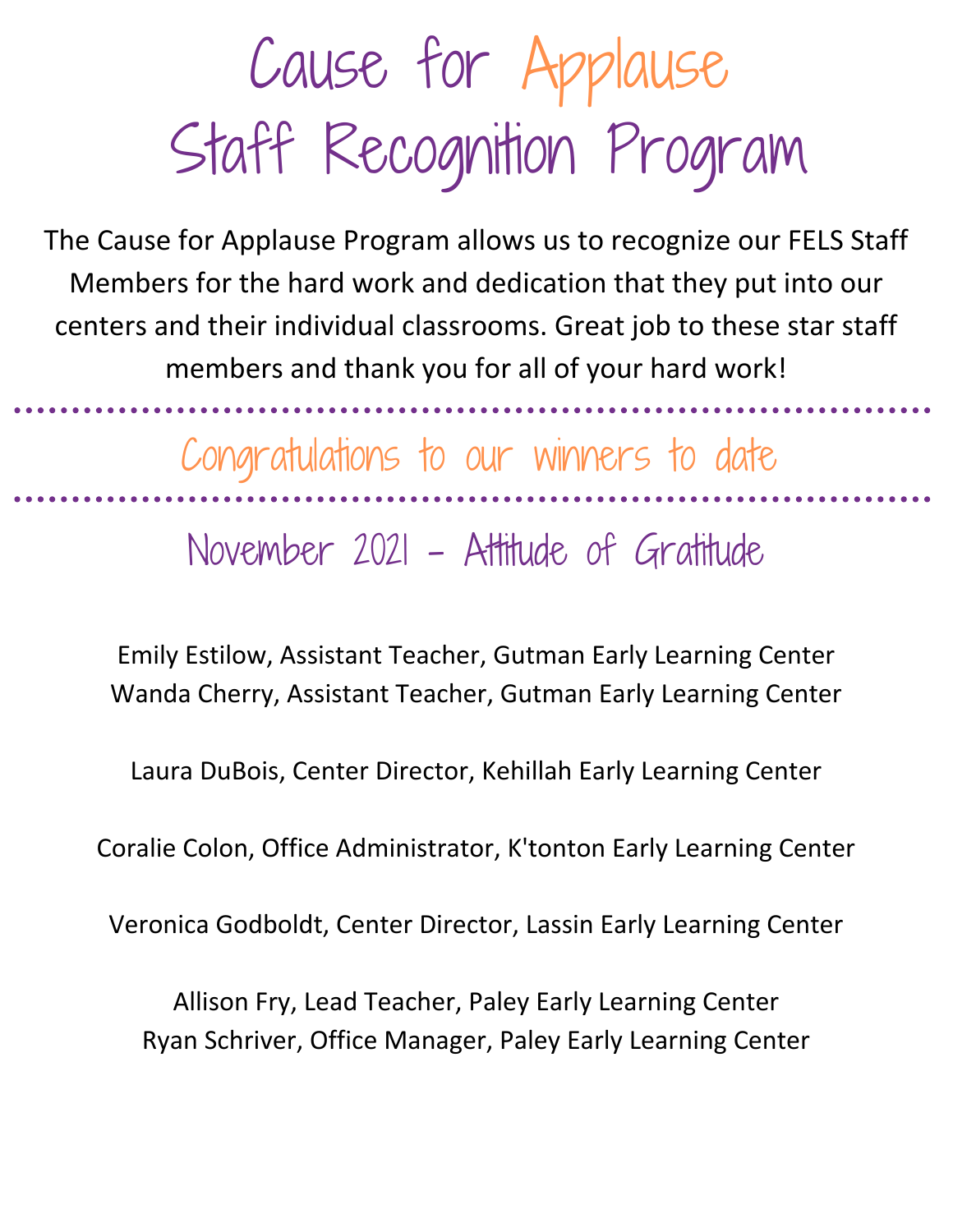The Cause for Applause Program allows us to recognize our FELS Staff Members for the hard work and dedication that they put into our centers and their individual classrooms. Great job to these star staff members and thank you for all of your hard work!

Congratulations to our winners to date

December 2021 - Cheers from Peers

Joan Atkins, Assistant Teacher, Gutman Early Learning Center

Jamie Griffith, Lead Teacher, Kehillah Early Learning Center

Anna Adams, Lead Teacher, Lassin Early Learning Center

Dubbie Ungar, Lead Teacher, Paley Early Learning Center Erin Guzikowski, Lead Teacher, Paley Early Learning Center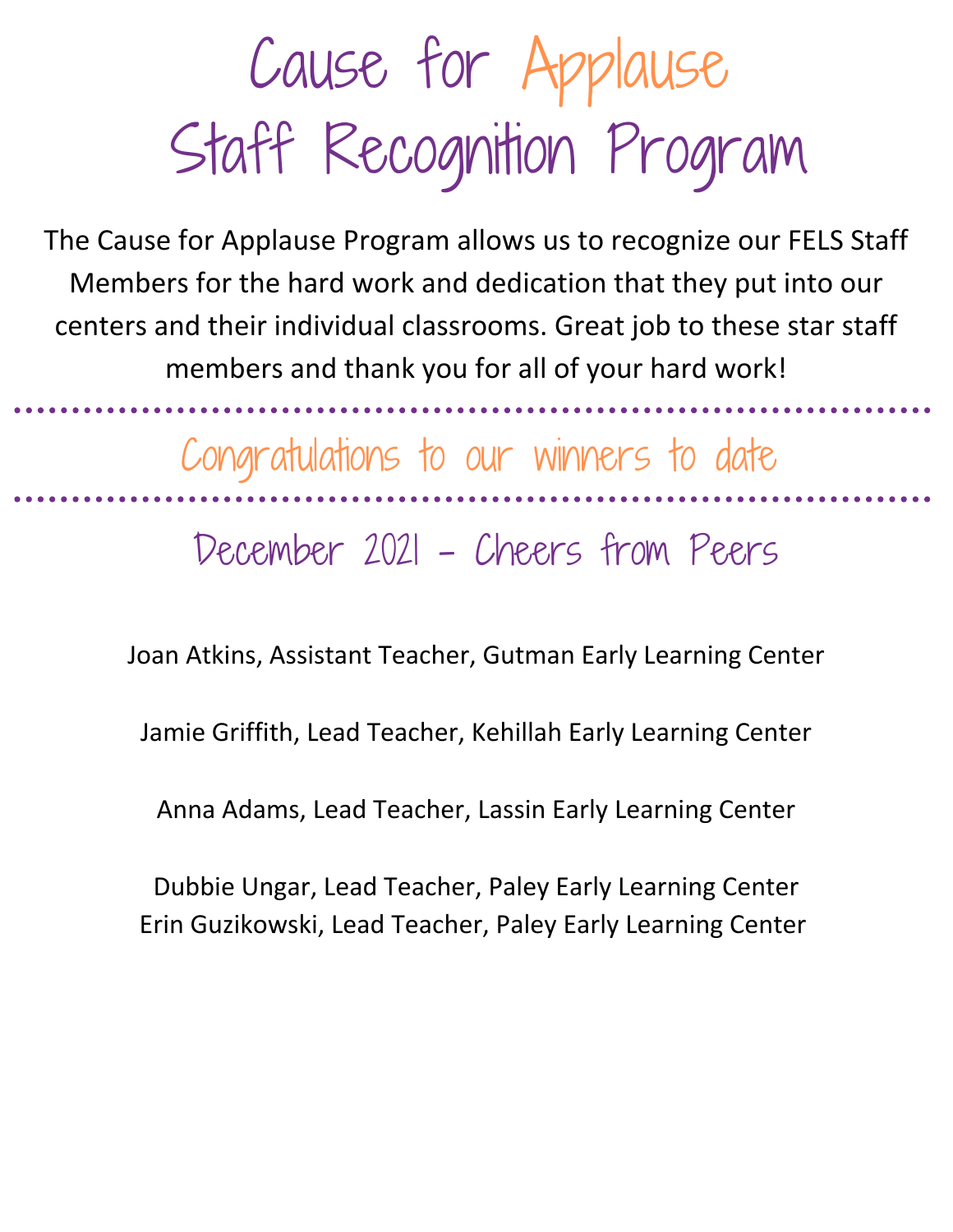The Cause for Applause Program allows us to recognize our FELS Staff Members for the hard work and dedication that they put into our centers and their individual classrooms. Great job to these star staff members and thank you for all of your hard work!

Congratulations to our winners to date

January 2022

The month of January certainly brought its difficulties and challenges but our teachers kept their heads up and their hearts light through all of it! We see the daily efforts in the classrooms and halls of our centers and recognize that ALL our teachers and support staff have gone above and beyond the call of duty. Congratulations to all FELS Staff for earning the Cause For Applause nomination for the month of January